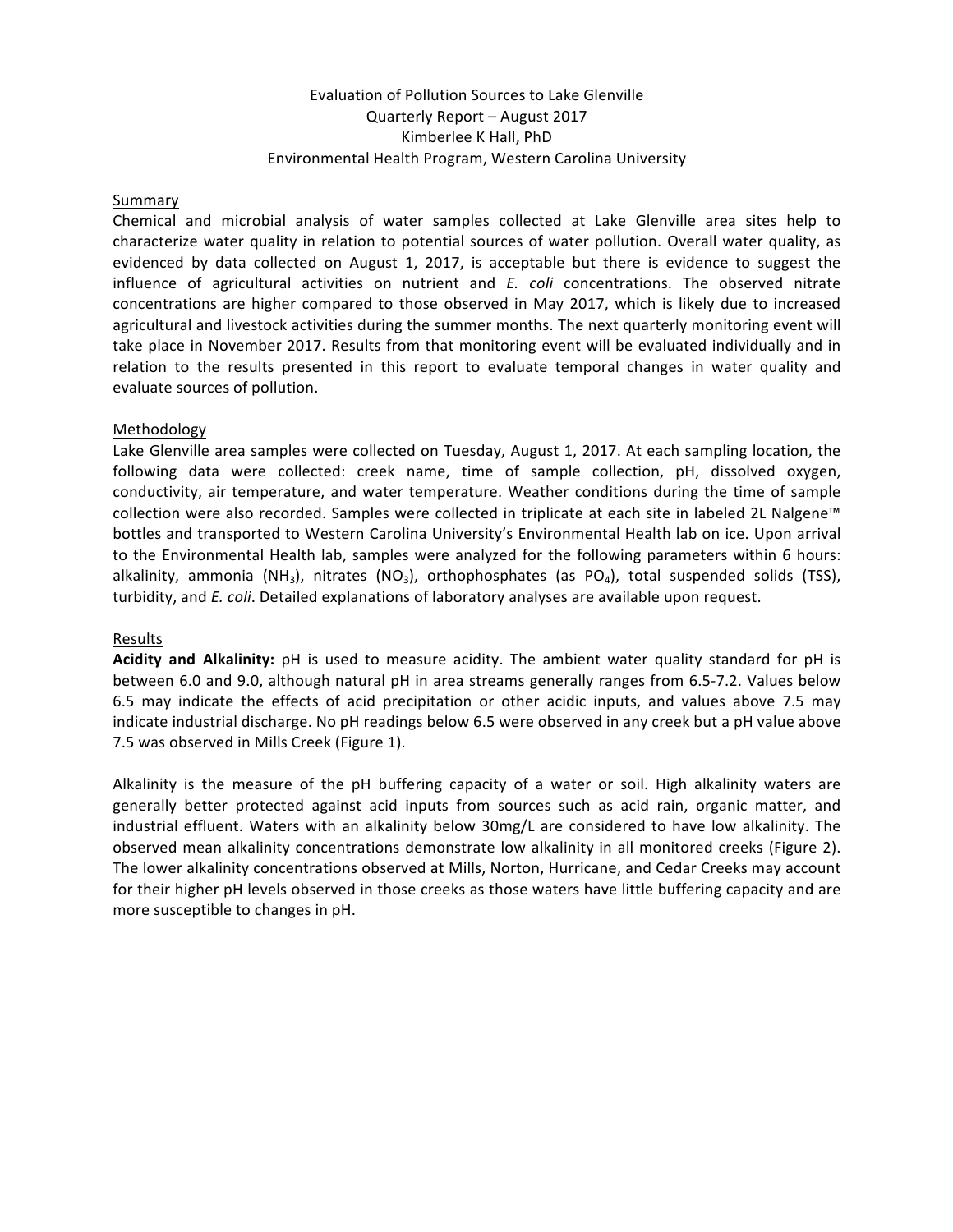

Figure 1. pH levels at each monitoring site, August 2017





**Turbidity and Total Suspended Solids (TSS):** Turbidity is a measure of visual water clarity and is a measure of the presence of suspended particulate matter. The standard for trout-designated waters is 10 NTU and the standard to protect other aquatic life is 50 NTU. Turbidity measurements in all creeks are below the 10 NTU trout-designated water standard (Figure 3). TSS quantifies solids by weight and is heavily influenced by a combination of stream flow and land disturbances. Although there is no legal standard for TSS, concentrations below 30mg/L are generally considered low. All monitoring sites exhibited low TSS concentrations (Figure 4). Moderately heavy precipitation events and land disturbance can increase turbidity and TSS concentrations. The undisturbed forested areas and presence of riparian zones likely influenced the low turbidity and TSS concentrations. No significant rainfall events occurred in the 7 days preceding sample collection.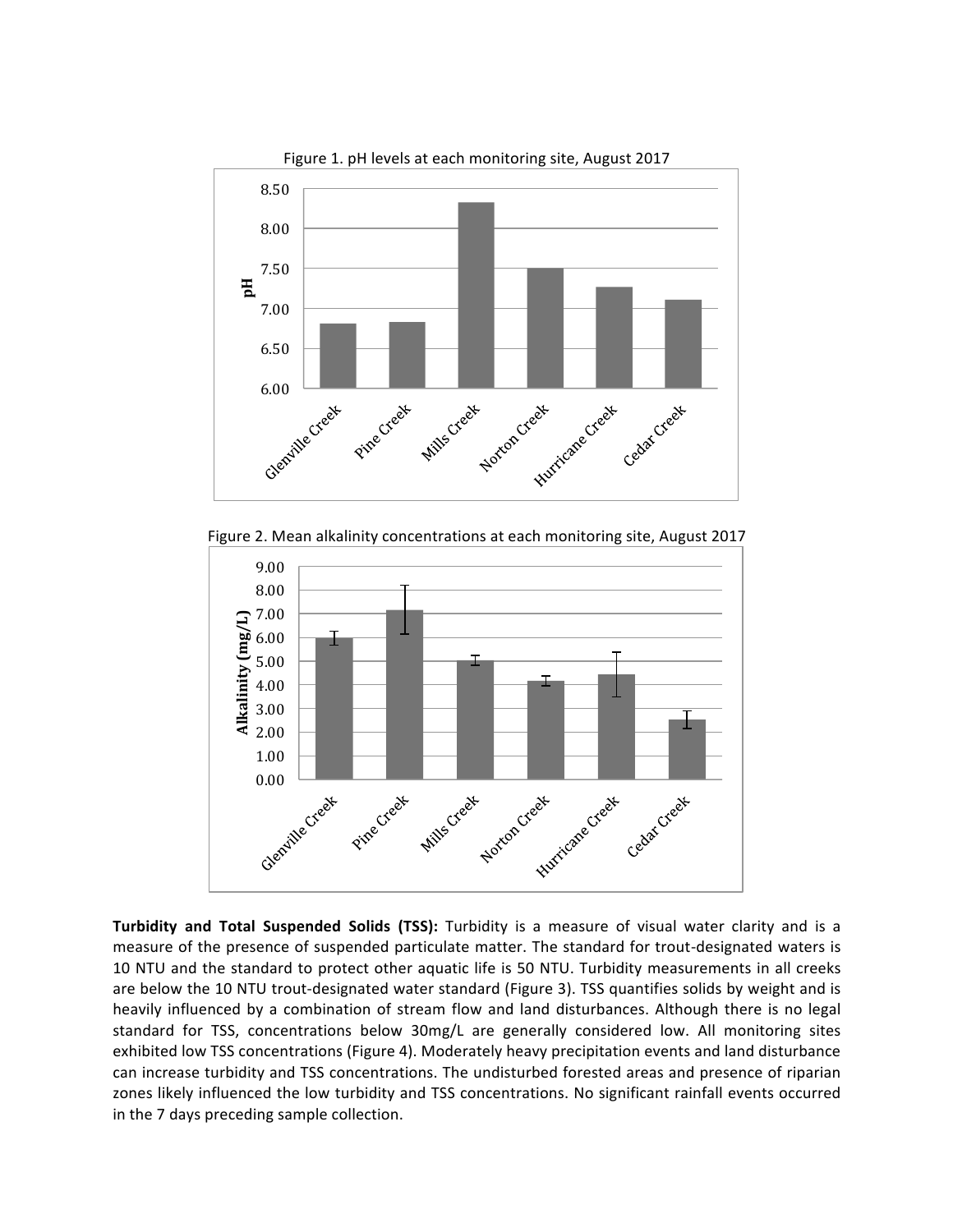

Figure 3. Mean turbidity levels at each monitoring site, August 2017

Figure 4. Mean total suspended solids concentrations at each monitoring site, August 2017



**Conductivity:** Conductivity is used to measure the ability of water to conduct an electrical current. Samples containing dissolved solids and salts will form ions that will conduct an electrical current and the concentration of dissolved ions in a sample determines conductivity. Inorganic dissolved solids such as chloride, nitrate, phosphate, calcium, sulfate, iron, sodium, and aluminum will affect conductivity levels and local geologic conditions will influence the types and extent of dissolved ions. Elevated levels of conductivity are most often seen in streams receiving wastewater discharge, urban runoff, or eroded soils. The observed conductivity levels at each monitoring site are relatively high considering the undisturbed forested landscape (Figure 5). The observed conductivity levels do not correlate with TSS or turbidity suggesting that the source of dissolved ions is not wastewater or soil runoff. However, conductivity levels continue to positively correlate with observed nitrate concentrations ( $r^2$  = 0.62) to suggest that fertilizer runoff may be a contributing factor to elevated conductivity (Figure 6).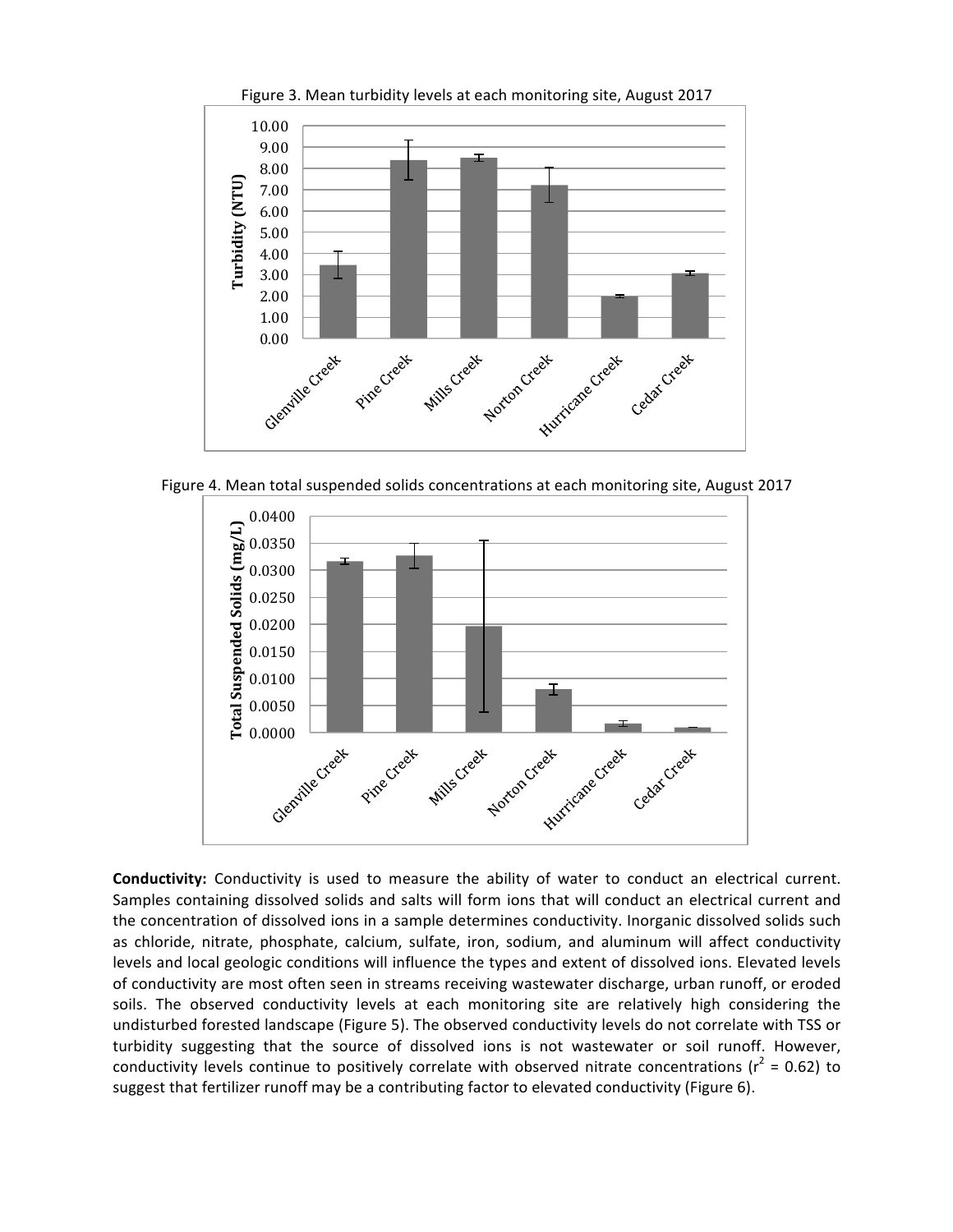

Figure 5. Conductivity levels at each monitoring site, August 2017

Figure 6. Correlation between conductivity and nitrate concentrations at each monitored site, August



**Nutrients (Orthophosphate [PO<sub>4</sub><sup>3-</sup>], Ammonia [NH<sub>3</sub>], and Nitrate [NO<sub>3</sub>]): Phosphorous is an essential** nutrient for aquatic plants and algae, and is typically the limiting nutrient in most aquatic systems thereby restricting plant growth in an ecosystem. Phosphorous is introduced into water systems from soil, wastewater treatment systems, failing septic systems, and runoff from fertilized land. Excessive phosphorous stimulates excessive plant growth and results in eutrophication, a condition that can result in dissolved oxygen depletion in an aquatic ecosystem. Orthophosphate is the amount of phosphorous that is immediately available to plants or algae for biological assimilation. Generally, orthophosphate levels below 0.05 mg/L are sufficient to prevent eutrophication.

There is no legal water quality standard for orthophosphate, but the Environmental Protection Agency (EPA) nutrient criteria for total phosphorous in rivers and streams in this ecoregion is 0.01 mg/L. Although orthophosphate is only one component of total phosphorous, observed concentrations at all monitored sites exceed the EPA nutrient criteria for total phosphorous (Figure 7). However, all sites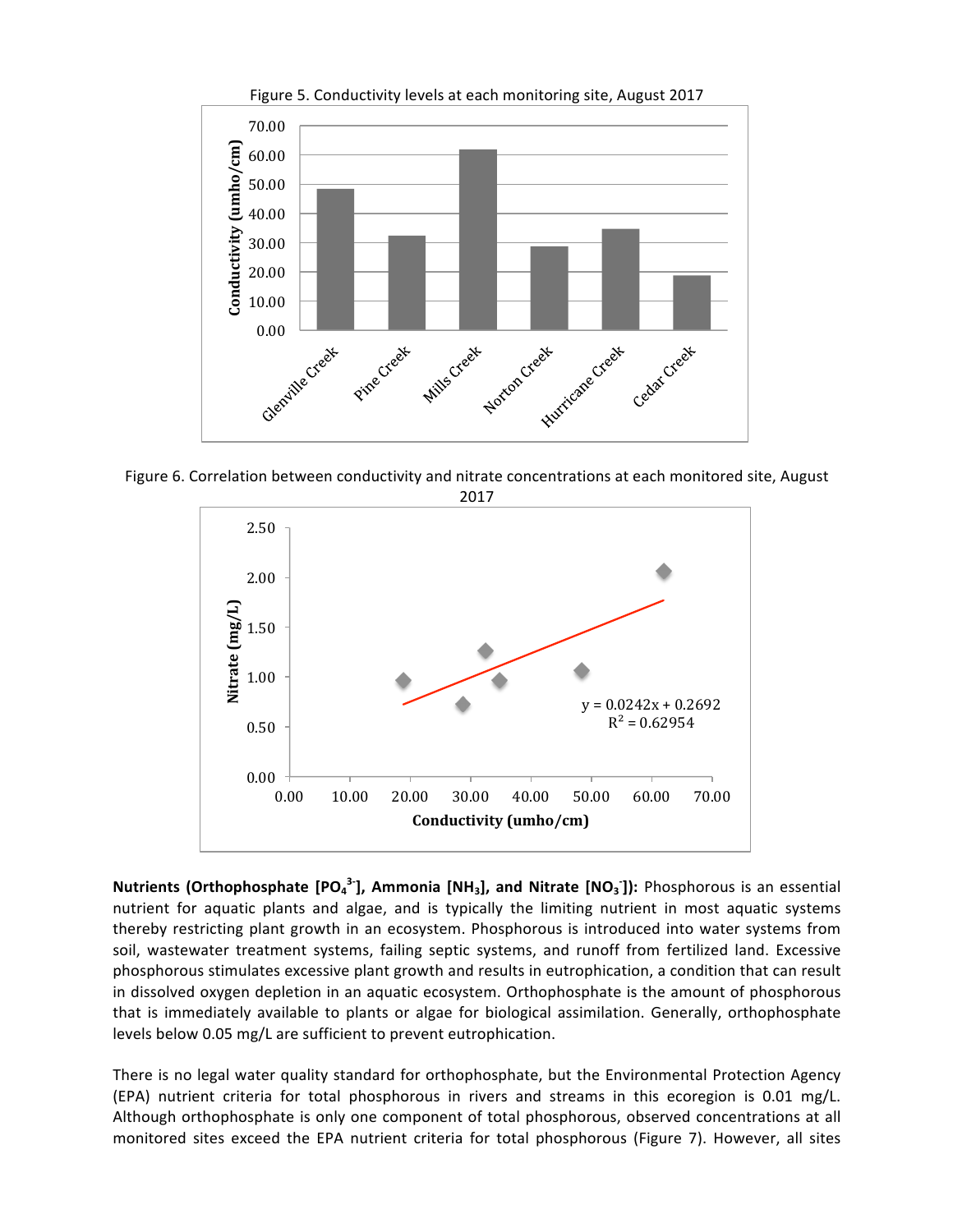demonstrated reduced orthophosphate concentrations compared to those observed in May 2017. The highest concentrations are observed at Pine Creek, which is located in proximity to agricultural activities suggesting that livestock waste storage may be a source of orthophosphate input. A slight correlation is observed between orthophosphate concentrations and turbidity, suggesting that soil erosion may be a source of orthophosphate input (Figure 8).

Ammonia is contained in decaying plant and animal remains and microbial decomposition of these organic wastes can release ammonia. The most likely sources of ammonia are agricultural runoff, livestock farming, septic drainage, and sewage treatment plants. The ambient concentration of ammonia in water is approximately  $0.10 \text{ mg/L}$  but concentrations are heavily influenced by water temperature and pH. No creek was observed to exceed this "norm" and no creek exceeds the ambient total ammonia toxicity standard of 1.9 mg/L (Figure 9).

Like phosphorous, nitrate serves as an algal nutrient and can contribute to excessive plant growth and eutrophication. Common sources of nitrate include septic drainage and fertilizer runoff from agricultural land and domestic lawns. The ability of nitrate to more readily dissolve in water contributes to its increased likelihood of traveling in surface waters. As a result, nitrate is a good indicator of sewage or animal waste input. There is no legal water quality standard for nitrate, but the EPA nutrient criteria for total nitrogen in rivers and streams in this ecoregion is 0.31 mg/L. Although nitrate is only one component of total nitrogen, observed concentrations at all monitored sites exceed the EPA nutrient criteria for total nitrogen (Figure 10). The lack of correlation between nitrate concentrations and TSS or turbidity suggesting that agricultural runoff of livestock wastes may be a source of nitrate. The observed nitrate concentrations are higher compared to those observed in May 2017, which is likely due to increased agricultural and livestock activities during the summer months.



Figure 7. Mean orthophosphate concentrations at each monitored site, August 2017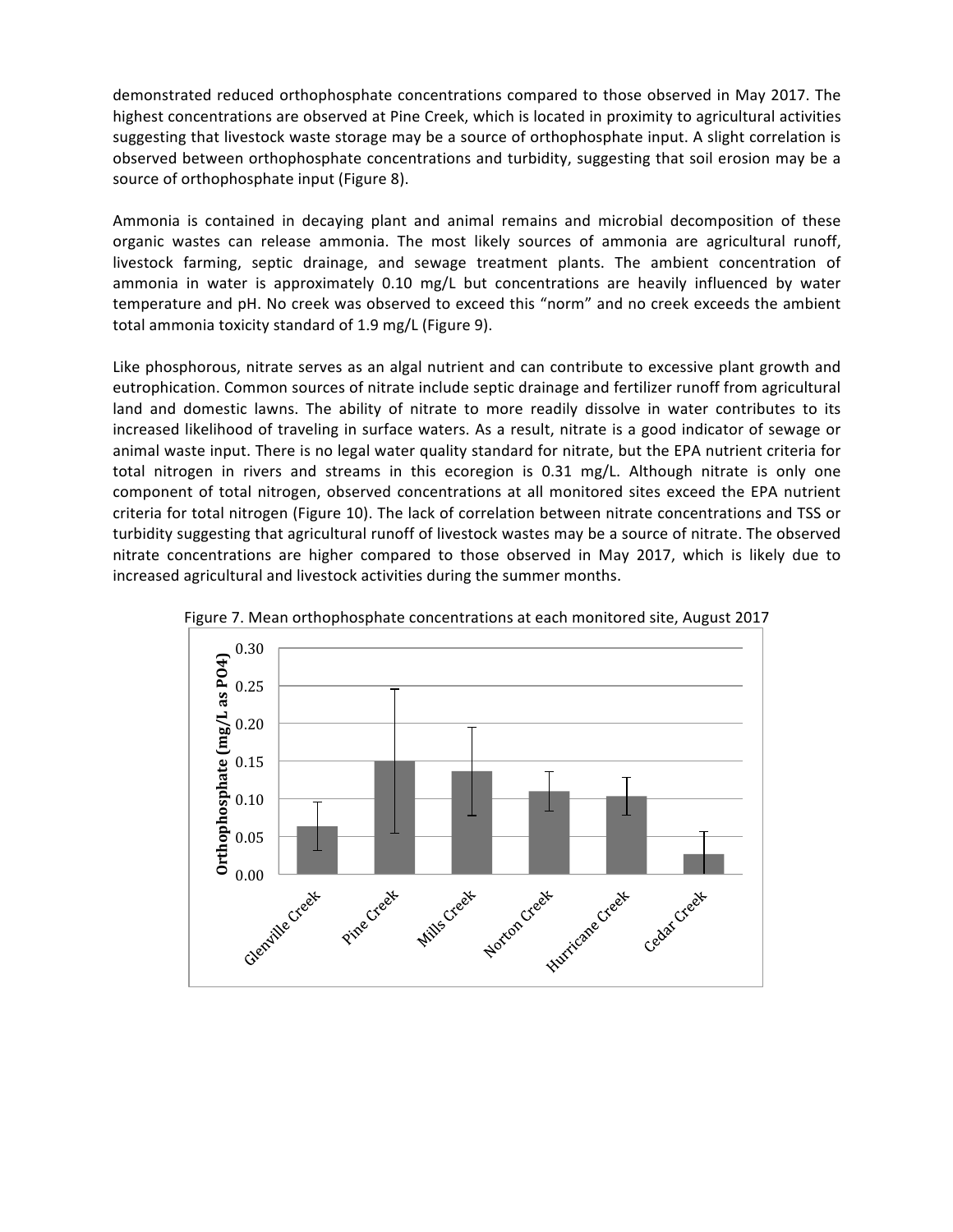

Figure 8. Correlation between turbidity and orthophosphate concentrations at each monitored site, August 2017

Figure 9. Mean ammonia concentrations at each monitored site, August 2017

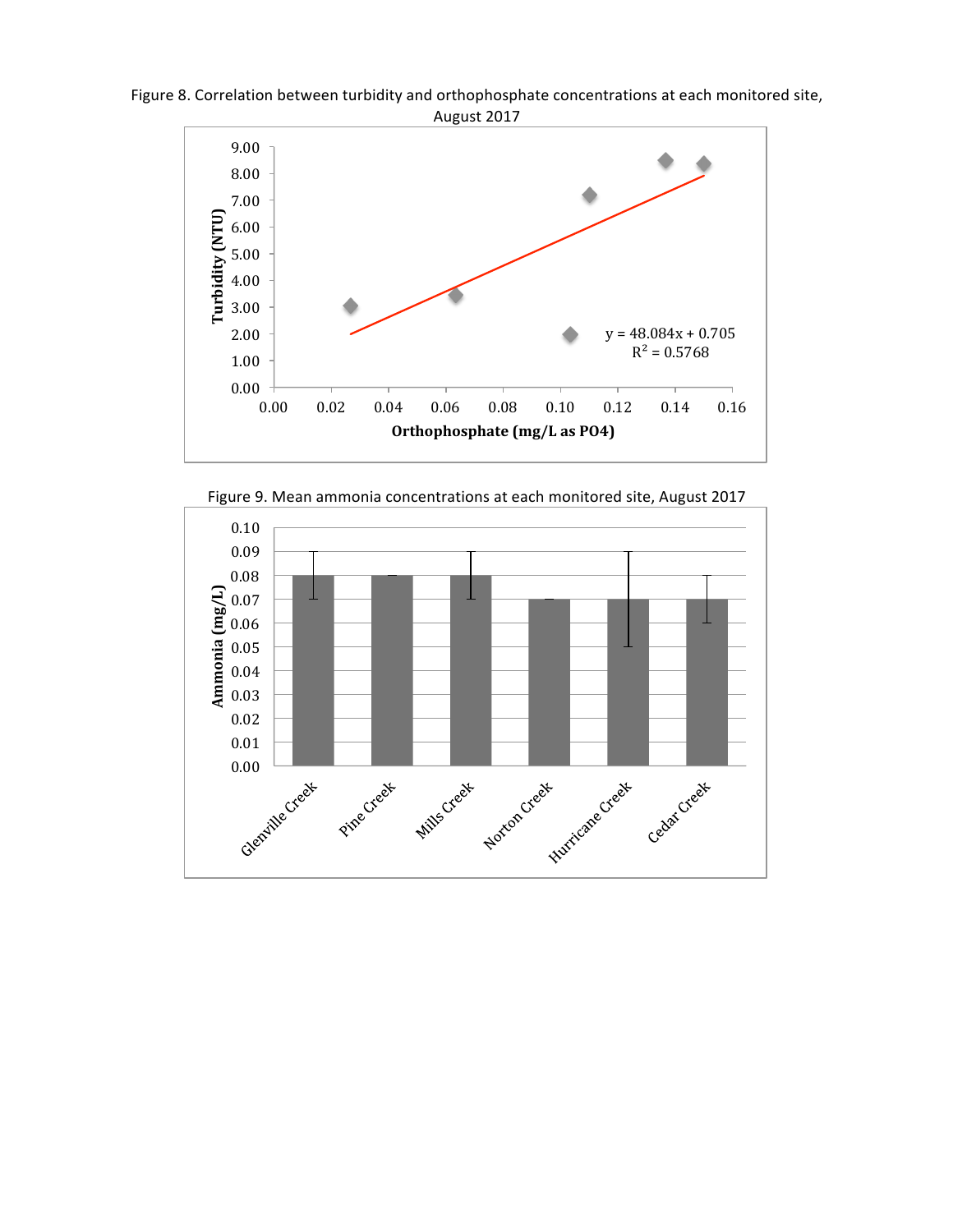

Figure 10. Mean nitrate concentrations at each monitored site, August 2017

### *E. coli***:**

The potential presence of fecal pathogens in surface water is determined based on a surrogate measurement if fecal indicator organisms, including *E. coli*. The recreational standard for *E. coli* in the State of North Carolina is 200 CFU/100ml. With the exception of Pine Creek, all monitored sites exhibit *E. coli* concentrations below this standard. The presence of livestock and active agricultural activities upstream of Pine Creek and in Gem Creek, which discharges into Pine Creek, are likely contributing to the observed *E. coli* concentrations. *E. coli* concentrations in surface waters have been shown to be influenced in part by seasonality, and future sampling events will continue to monitor *E. coli* to identify possible influences of seasonality on fecal pollution in the creeks discharging into Lake Glenville.





## **Conclusions**

Chemical and microbial analysis of water samples collected at Lake Glenville area sites help to characterize water quality in relation to potential sources of water pollution. Overall water quality, as